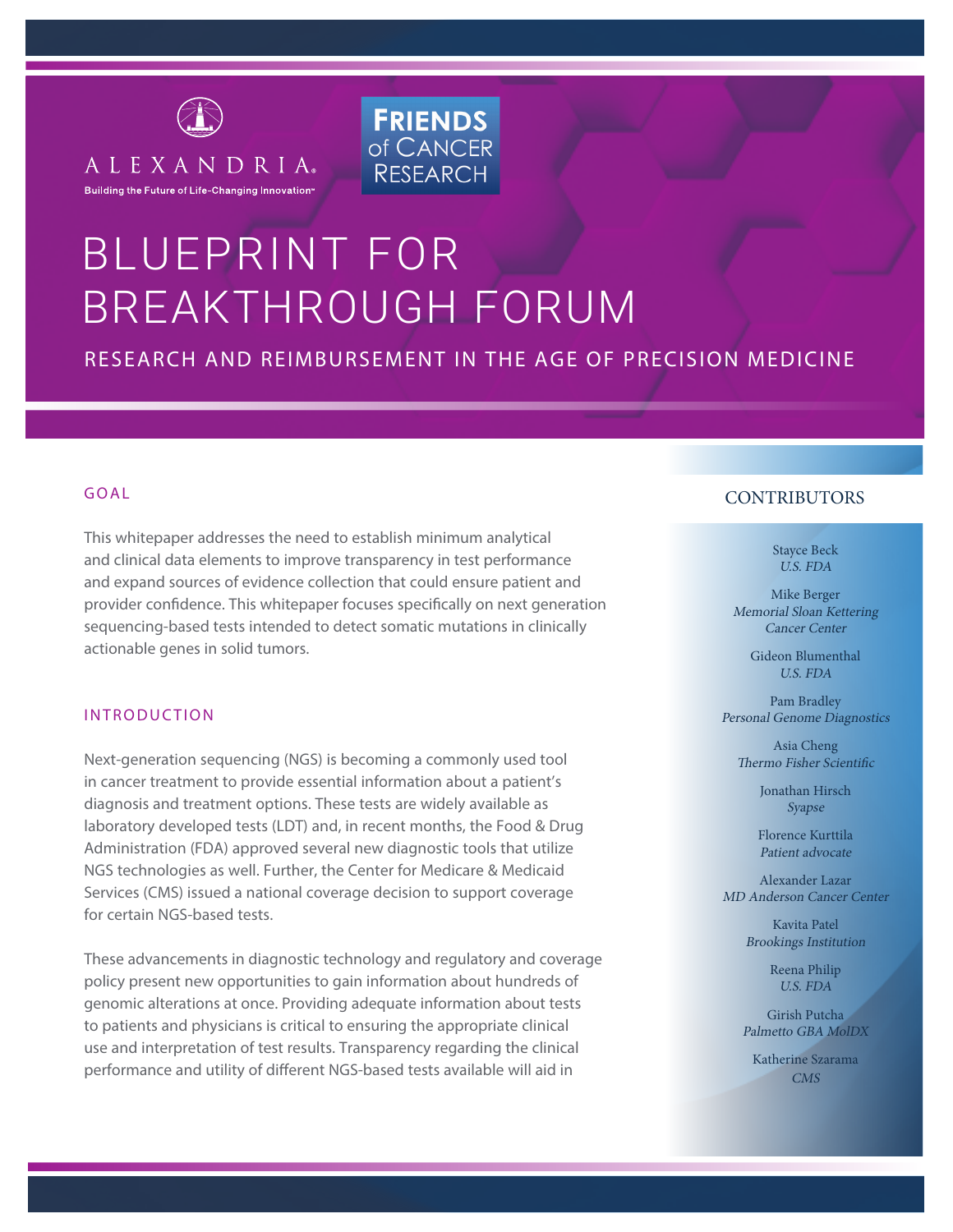## ABOUT FRIENDS OF CANCER RESEARCH

Friends of Cancer Research drives collaboration among partners from every healthcare sector to power advances in science, policy, and regulation that speed life-saving treatments to patients.

#### ABOUT ALEXANDRIA REAL ESTATE EQUITIES, INC.

Alexandria Real Estate Equities, Inc., an S&P 500® company with a \$18B total market cap, is an urban office REIT uniquely focused on collaborative life science and technology campuses and passionately committed to curing disease and ending hunger. Through our four core business verticals –– real estate, venture investments, thought leadership, and corporate responsibility –– Alexandria builds dynamic ecosystems that enable the world's most innovative people, organizations, and companies to develop life-changing breakthroughs that improve the human condition.

Alexandria's Thought Leadership platform convenes its global life science network for highly unique and interactive programming and events, including the renowned Alexandria Summit and annual Friends-Alexandria Blueprint Forum, to drive discussions and collaborations that will shape the future of healthcare policy and the future of human health.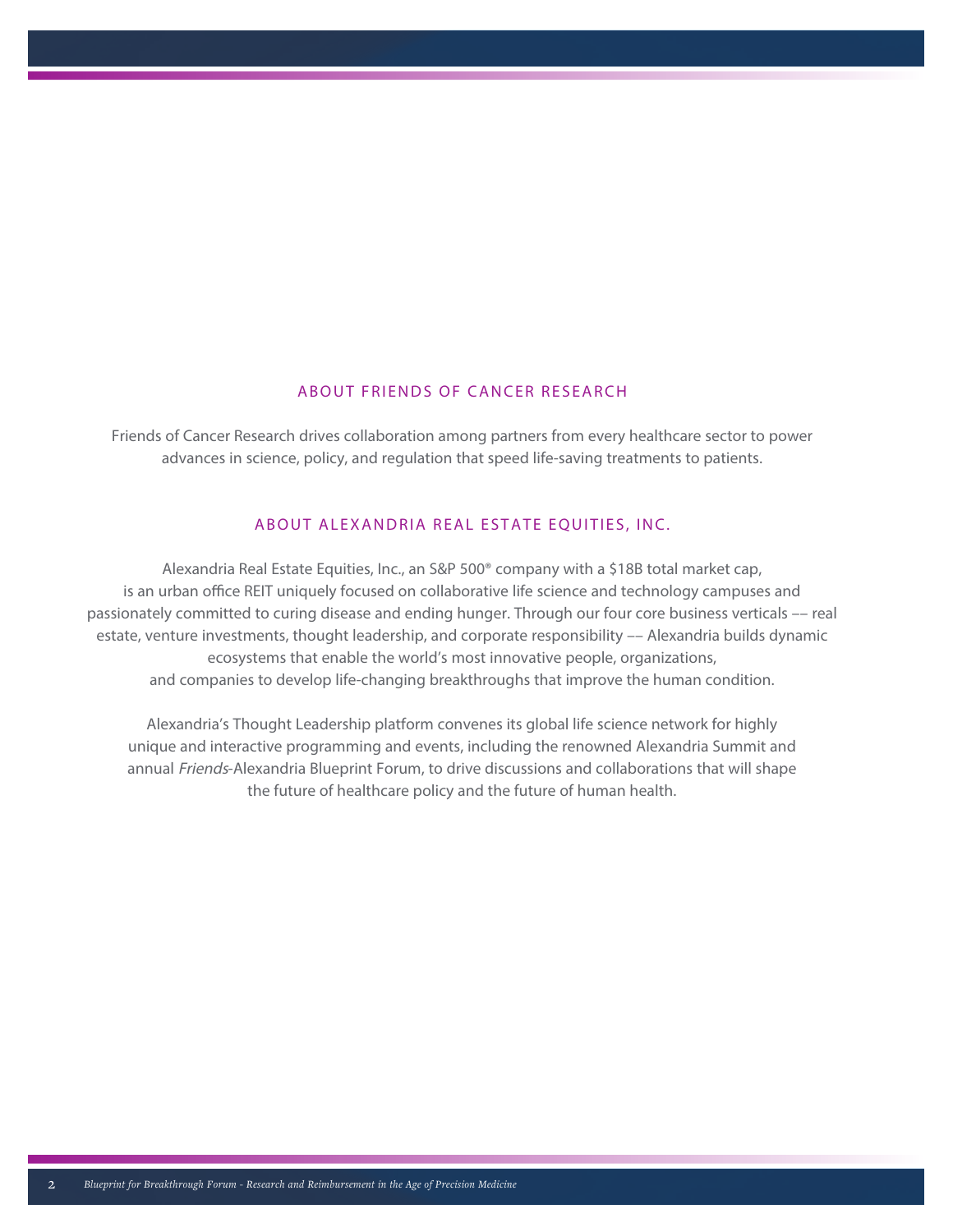clinical decision-making and facilitate improvements in patient care. Furthermore, this information could help inform reimbursement decisions by private and public payors. However, the types of evidence and mechanisms to communicate this information are an area of continual debate. Demonstrating analytical and clinical validity and clinical utility of diagnostic tests requires time and money. Innovative reimbursement mechanisms can help facilitate and encourage the development of evidence over time with the ultimate goal of ensuring maximum benefit to patients and the healthcare system overall.

This whitepaper will address three key questions regarding reimbursement mechanisms designed to facilitate more transparency and robust evidence development for diagnostic tests with the intent of establishing consensus on best practices and next steps.

- $\bullet$  What is the minimum core dataset that should be made publicly available for NGS-based diagnostic tests? What information is important to patients, providers, and payors? How can this be updated over time based upon changes to the test or clinical knowledge?
- $2$  What mechanisms exist to support the collection of this data in a real-world setting? What are the standards needed to ensure collection of high-quality data?
- $\Theta$  How should the reporting of this data be formatted to make it readily informative to patients and providers in diagnostic and treatment decision-making?

# Establishing a core dataset for informing patients, providers, and payors of optimal use of NGS-based diagnostic tests.

The technology upon which diagnostic tests are based is becoming increasingly sophisticated, making it more difficult, and simultaneously more imperative, to validate them and accurately and transparently communicate their performance specifications. Patients, providers, and payors require greater transparency regarding the analytical and clinical validity and clinical utility of diagnostic tests to ensure public confidence and support their use. However, appropriate levels of transparency are difficult to achieve for these complex tests as the type and depth of information that should be shared varies according to the specific consumer of that information. Certainly, while payors require a wide range of detailed analytical and clinical data to support reimbursement decisions, patients and providers may desire access to more clinically relevant information conveyed in a meaningful manner to ensure that patients receive the most appropriate diagnostic test for them.

One approach to addressing transparency could be for laboratories to provide test performance characteristics in a standardized format available in a public database, on company websites, or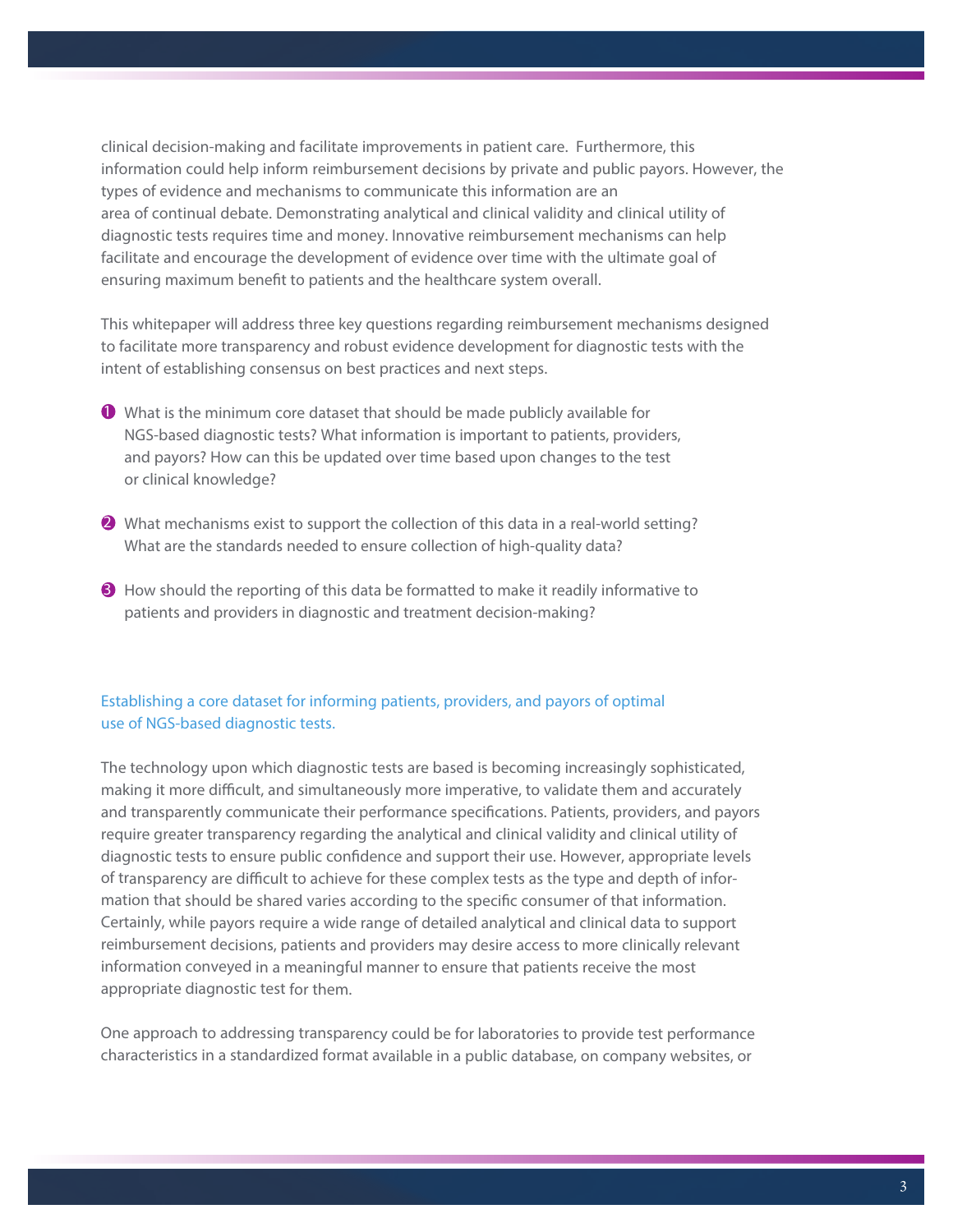on third party sites (e.g., NIH, ASCO, AMP, CAP, etc.). This transparency would allow physicians and patients the opportunity to assess the potential advantages and disadvantages of individual tests. A second approach would be to provide a publicly available list of individual tests that meet certain analytical, and possibly clinical, performance characteristics using properly qualified reference samples and/or materials. This would provide patients and their physicians with assurance that the test being used to guide their care is accurate and reliable, without placing the potential burden of test evaluation on the patient or treating physician. Processes for certifying the test performance and updating the list of tests would require additional discussion. Ultimately, the goals are to ensure maximum benefit for patients and to incentivize clinically beneficial innovation by providing reimbursement commensurate with the quality and transparency of data provided.

In addition, one must also balance between the availability of such information and the administrative burdens of reporting it. Communicating adequate information in an appropriate format for each of the various stakeholders (patient, provider, and payor) will necessitate agreement upon a minimum set of validation elements that should be made public concerning each test and a standardized template for communicating these specifications in the least burdensome manner. For example, a standardized questionnaire could be adopted for reporting test validation elements to payors and a similar but simplified questionnaire could be adopted for making data publicly available for providers. Reports containing the data elements outlined in Table 1 could be generated and provided to patients, either as part of patient education materials concerning their specific test or as part of their laboratory test report.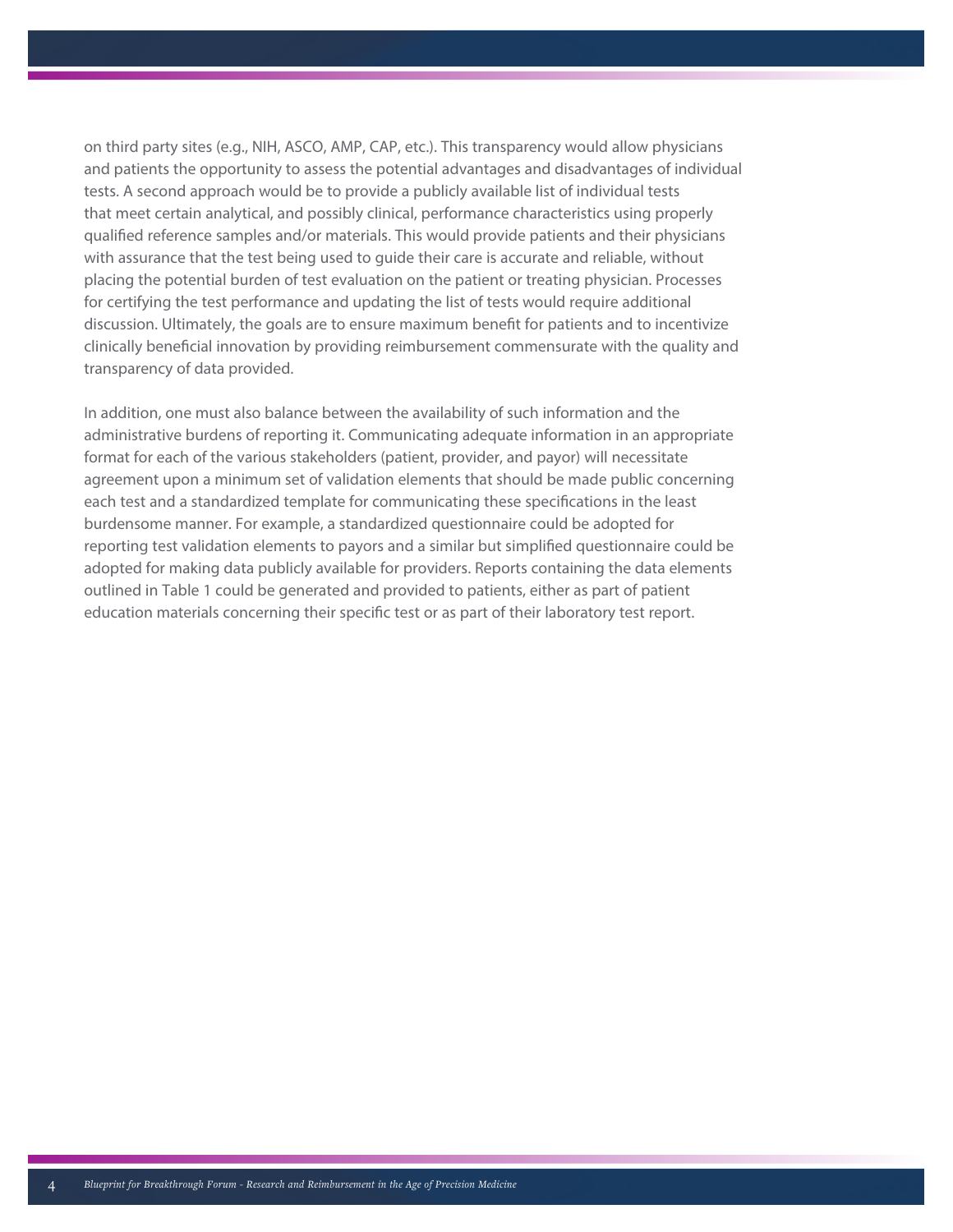# Table 1: Data elements for public availability\*

| <b>Validation Element</b>                                          | <b>Validation Element Detail</b>                                                                             |  |  |
|--------------------------------------------------------------------|--------------------------------------------------------------------------------------------------------------|--|--|
| <b>Accuracy</b>                                                    |                                                                                                              |  |  |
| Method Comparison(s) <sup>1, 2</sup>                               | Compare new test to "standard of care" refer-<br>ence method                                                 |  |  |
| Specimen Types <sup>1</sup>                                        | List all specimen types and how they were vali-<br>dated                                                     |  |  |
| Matrix Comparison(s) <sup>1</sup>                                  | Indicate all validated sample matrices and how<br>they were validated                                        |  |  |
| <b>Analytical Sensitivity</b>                                      |                                                                                                              |  |  |
| Limit of Blank (LOB)                                               | If applicable                                                                                                |  |  |
| Limit of Detection (LOD)                                           |                                                                                                              |  |  |
| Limits of Quantitation <sup>1</sup>                                | Include descriptions of analytically measurable<br>range and clinically reportable range, if applica-<br>ble |  |  |
| Linearity and Reportable Range <sup>1</sup>                        | If applicable                                                                                                |  |  |
| Minimum Input Quantity and<br>Quality <sup>1</sup>                 |                                                                                                              |  |  |
| Minimum Tumor Content <sup>1</sup>                                 |                                                                                                              |  |  |
| <b>Precision</b>                                                   |                                                                                                              |  |  |
| Repeatability                                                      | Single operator, instrument, lot, day, and run                                                               |  |  |
| Intermediate Precision <sup>1, 2</sup>                             | Multiple operators, instruments, days, and runs<br>within a lab                                              |  |  |
| Reproducibility                                                    | Multiple labs/sites, if applicable                                                                           |  |  |
| Lot-to-lot Reproducibility                                         | Multiple reagent, calibrator, and control lots, as<br>applicable                                             |  |  |
| Reference Intervals                                                | If applicable                                                                                                |  |  |
| <b>Sample Stability</b>                                            |                                                                                                              |  |  |
| Primary Sample                                                     |                                                                                                              |  |  |
| <b>Clinical Performance Characteristics</b>                        |                                                                                                              |  |  |
| Positive Percent Agreement<br>(PPA)                                | Reported with respect to each variant type and<br>LOD for that variant                                       |  |  |
| Negative Percent Agreement<br>(NPA)                                |                                                                                                              |  |  |
| Overall Percent Agreement<br>$(OPA)^{1, 2}$                        |                                                                                                              |  |  |
| Clinical Utility <sup>1, 2</sup>                                   |                                                                                                              |  |  |
| Intended Use Population(s) <sup>1, <math>\overline{2}</math></sup> |                                                                                                              |  |  |
| Clinical Outcomes Data <sup>1, 2</sup>                             | Summaries of studies supporting clinical out-<br>comes of the specific test                                  |  |  |

\*All validation elements should be reported with confidence intervals.

Note: All information above should be provided to payors, while only certain subsets may be appropriate and relevant for providers(1) and patients(2).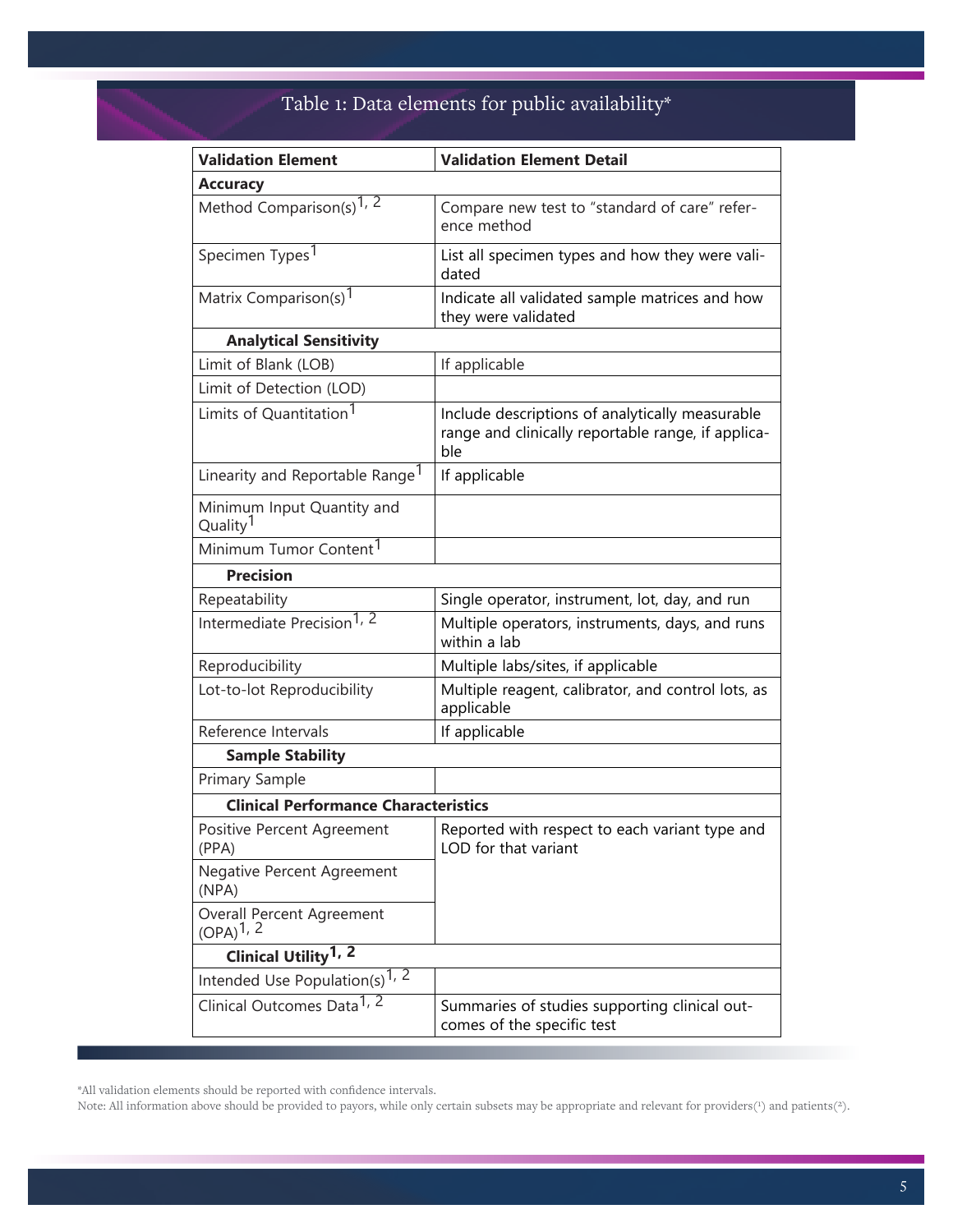Furthermore, particularly for NGS-based gene panels, it may not be necessary to provide this information for all genes and variants on a panel but only for "clinically actionable" genes to reduce the administrative burden associated with reporting and provide predictability as to when reporting is appropriate. While the definition of "clinically actionable" can be controversial, one approach is to make publicly available a test's performance on FDA-approved biomarkers linked to the prescribing of an FDA-approved drug (Table 2).

# Table 2: Representative clinically actionable gene targets relevant to oncology\*

| Gene              | <b>Disease</b>                                                                                                                        | <b>Indicated Drug(s)</b>                                                                                                                      |
|-------------------|---------------------------------------------------------------------------------------------------------------------------------------|-----------------------------------------------------------------------------------------------------------------------------------------------|
| <b>BRAF</b>       | Non-Langerhans Cell Histiocytosis/Erd-<br>heim-Chester Disease, Anaplastic Thyroid<br>Cancer, Melanoma, Non-Small Cell Lung<br>Cancer | Vemurafenib, Dabrafenib +<br>Trametinib, Dabrafenib, Ve-<br>murafenib, Binimetinib +<br>Encorafenib, Cobimetinib +<br>Vemurafenib, Trametinib |
| BRCA1             | Ovarian Cancer                                                                                                                        | Niraparib, Rucaparib                                                                                                                          |
| BRCA <sub>2</sub> | Ovarian Cancer                                                                                                                        | Niraparib, Rucaparib                                                                                                                          |
| <b>EGFR</b>       | Non-Small Cell Lung Cancer                                                                                                            | Afitinib, Erlotinib, Gefitinib, Osi-<br>mertinib                                                                                              |
| ERBB2             | Breast Cancer, Esophagogastric Cancer                                                                                                 | Ado-Trastuzumab Emtansine,<br>Lapatinib, Lapatinib + Trastu-<br>zumab, Neratinib, Pertuzumab +<br>Trastuzumab, Trastuzumab                    |
| KIT               | Gastrointestinal Stromal Tumor                                                                                                        | Regorafenib, Imatinib, Sunitinib                                                                                                              |
| <b>KRAS</b>       | Colorectal Cancer                                                                                                                     | Cetuximab, Panitumumab, Re-<br>gorafenib                                                                                                      |
| <b>PDGFRA</b>     | <b>Gastrointestinal Stromal Tumor</b>                                                                                                 | Imatinib                                                                                                                                      |
| TSC <sub>1</sub>  | <b>CNS Cancer</b>                                                                                                                     | Everolimus                                                                                                                                    |
| TSC <sub>2</sub>  | <b>CNS Cancer</b>                                                                                                                     | Everolimus                                                                                                                                    |

<sup>\*</sup>This is not a comprehensive list. This list was limited to include single nucleotide variants and insertion/deletion events, initially, and could eventually be expanded to include other events relevant to oncology, including rearrangements with companion diagnostic claims such as ALK and ROS1 in non-small cell lung cancer or PDGFRB in dermatofibrosarcoma protuberans.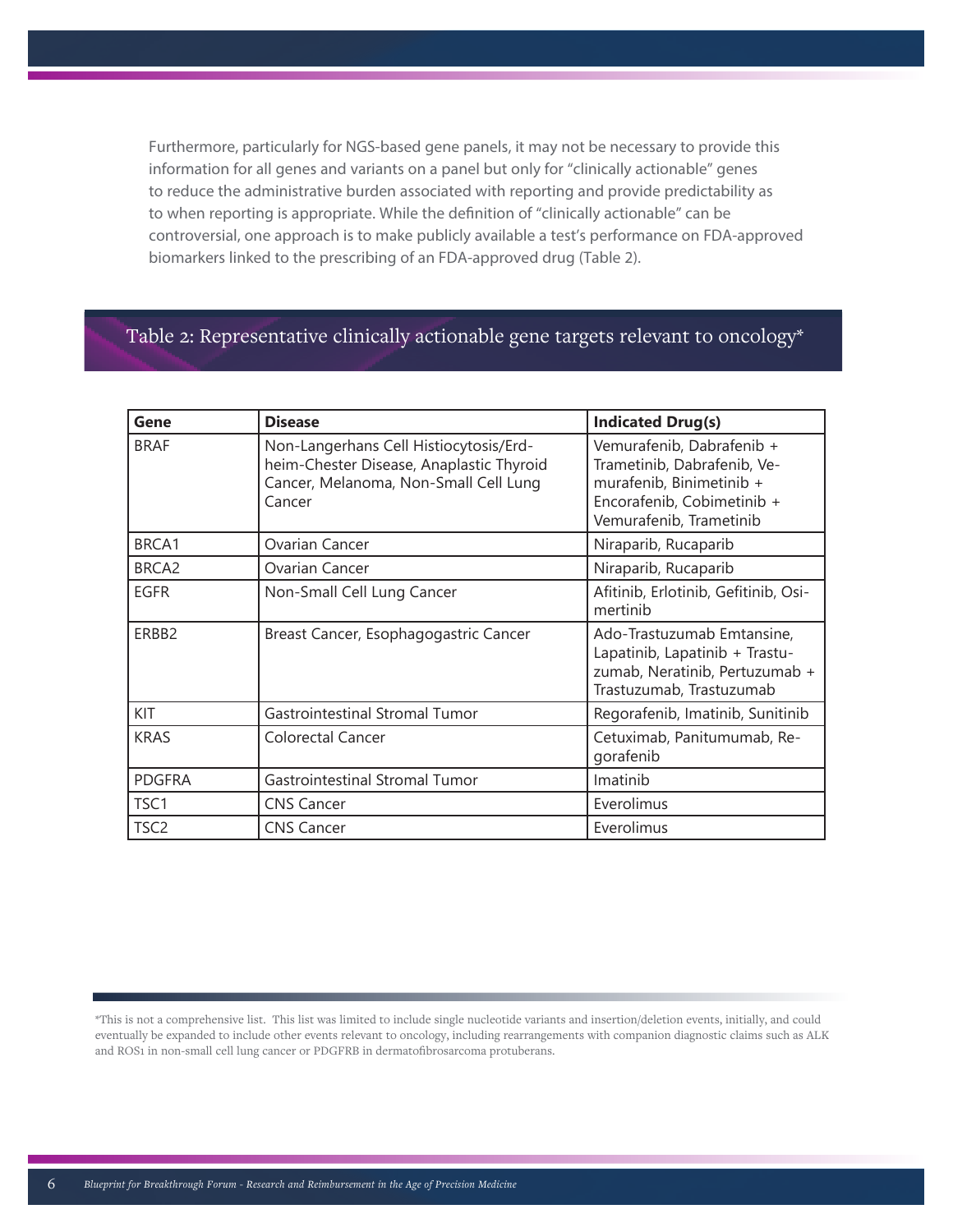Many laboratories have also begun reporting gene signatures relevant to oncology, such as microsatellite instability and tumor mutational burden, which add further complexity to validation and should also be considered for NGS-based test reporting.

Further refinement of reporting could be achieved if different validation elements could be identified for public availability based upon different uses of a test. For example, limited public information, such as summary analytical validity, may be desired for lower tier tests since they are likely to be largely utilized for research purposes and the evidence base is still being established. However, it should be made clear to patients what is known and not known about the test being performed on them. For clinical uses to make treatment decisions, it may be desired to have components of analytical and clinical validity data available, and ultimately for the highest tiered tests that are used as companion diagnostics, clinical outcomes data would be important to be made readily available for different stakeholders.

Equally as critical as determining the appropriate metrics by which to assess a test's performance, is the source of data and the entity that validates the data. Evaluation of analytical and clinical performance may require access to appropriate clinical samples and/or reference materials. The availability of clinical samples, especially with clinical outcomes, is limited, so other sources and types of evidence should be explored, and the limitations understood. Specifically, the below sources of evidence would not be used to support clinical utility, see section "Identifying innovative methods and standards for data collection on evolving uses in the real-world setting" for exploration of the use of real-world data to support evidence of clinical utility.

# Table 3: Sources of evidence to assess test performance

| <b>Sources of Evidence</b>                                                 | <b>Evidence Supporting</b>       |
|----------------------------------------------------------------------------|----------------------------------|
| Clinical samples (with outcomes)                                           | Analytical and clinical validity |
| Clinical samples (with known biomarker status but<br>no clinical outcomes) | Analytical validity only         |
| Reference materials (RMs)                                                  | Analytical validity only         |
| Reference samples (as distinct from RMs)                                   | Analytical validity only         |
| Published literature                                                       | Clinical validity only           |

Appropriate third-party reviewers and frameworks for reporting validated data will be discussed in "Identifying mechanisms to readily communicate data to patients and providers for diagnostic and treatment decision-making."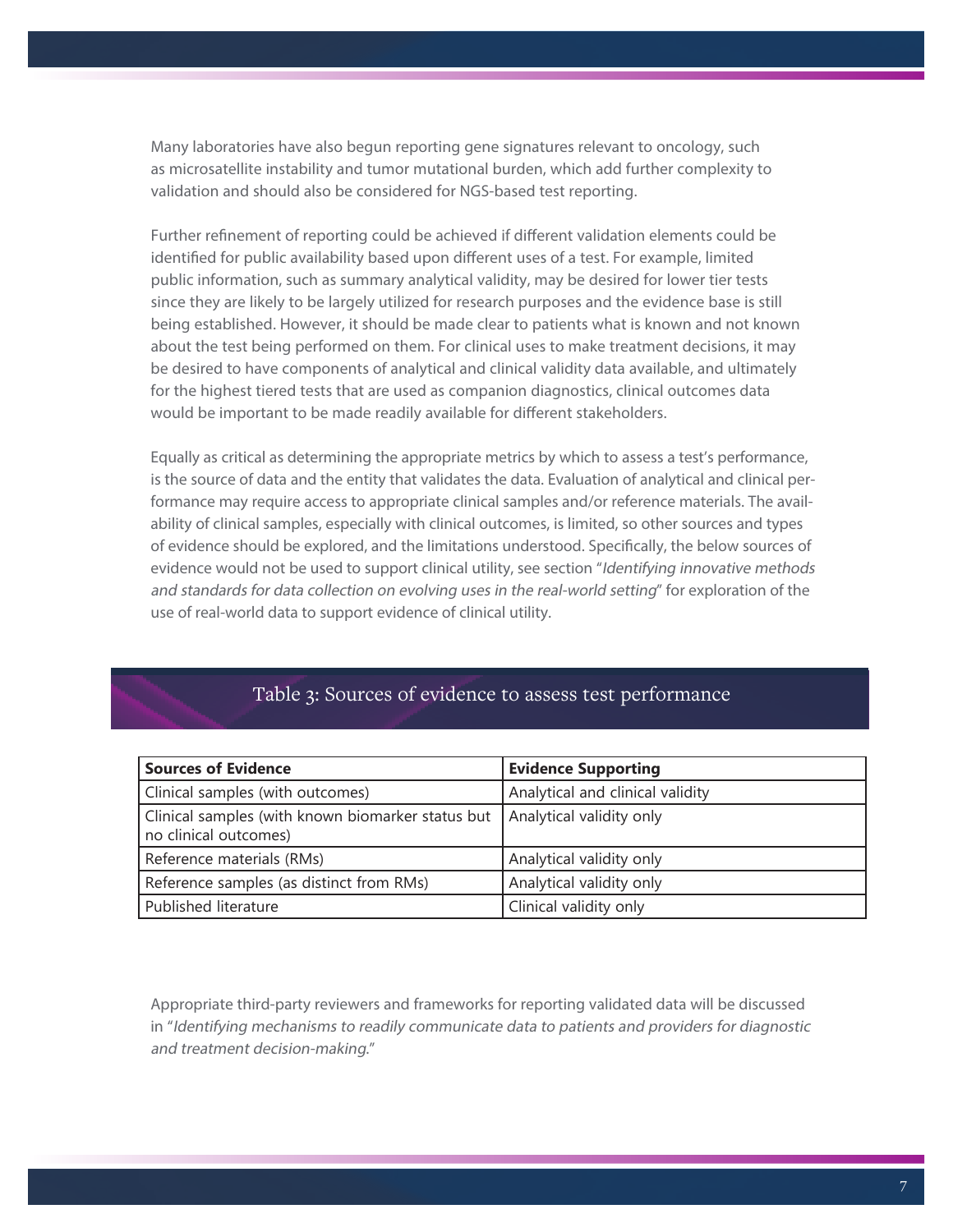# Identifying innovative methods and standards for data collection on evolving uses in the real-world setting.

The extensive efforts of test developers that have demonstrated analytical and clinical validity and clinical utility of their diagnostic tests should be recognized in some way such that it provides an incentive for test developers to pursue evidence generation (e.g., differential reimbursement, Figure 1). Mechanisms to establish clinical utility without a randomized clinical trial and assess changes in patient outcomes to justify payment and the role of evidence from the real-world setting were explored. Vehicles and standards for data collection in the real-world should be explored, including identifying real-world endpoints that can establish the clinical utility of molecular tests; defining a pathway to validate real-world endpoints; and a framework for the potential use of real-world evidence to support reimbursement of molecular tests.

Figure 1. Tiered reimbursement scheme. A potential model to incentivize test developers to pursue additional evidence generation.



\*with reporting of analytical and clinical validity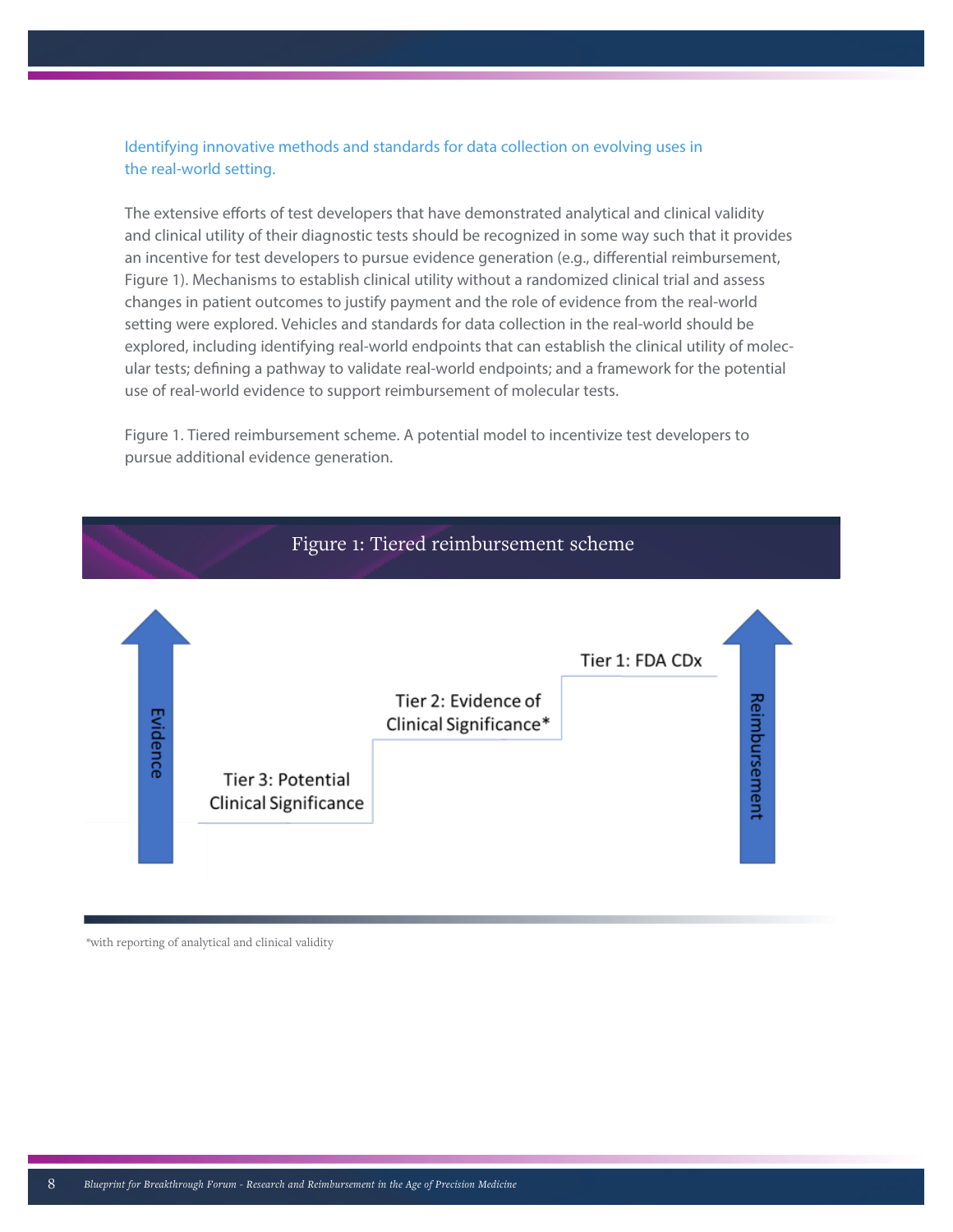Table 4 lists possible real-world evidence that can be collected in order to support the use of a diagnostic test based upon the clinical outcome data elements and clinically actionable genes identified in Tables 1 and 2.

# Table 4. Types of evidence to collect through real-world sources

|                                                                  | <b>Component</b>               | <b>Description</b>                                                                                                                                                                                                                                                                                                                                                                                                                                           | <b>Purpose and</b><br><b>Utilization for</b><br><b>Decision-making</b>                   |
|------------------------------------------------------------------|--------------------------------|--------------------------------------------------------------------------------------------------------------------------------------------------------------------------------------------------------------------------------------------------------------------------------------------------------------------------------------------------------------------------------------------------------------------------------------------------------------|------------------------------------------------------------------------------------------|
| What is the<br>context of use<br>of the molecular<br>test?       | <b>Disease Characteristics</b> | Primary Cancer Type<br>Stage at Diagnosis<br>Current Clinical Stage/<br>Metastatic Disease Status<br>Prior Line of Therapy                                                                                                                                                                                                                                                                                                                                   | Clinical characteristics<br>of patient population<br>and impact on clinical<br>endpoints |
|                                                                  | Diagnostic Test                | <b>Test Vendor</b><br>Test Type<br>Genes and Variant Types Tested<br>Genomic Results<br>Quality Measures (as defined in<br>Table 1)                                                                                                                                                                                                                                                                                                                          | Understand the testing<br>performed                                                      |
| Does the<br>molecular test<br>impact clinical<br>care decisions? | Change in Care                 | Following physician receiving<br>molecular test results<br>Intent to Change Treatment<br>(including stop and start of<br>treatment; inclusive of targeted<br>therapies, immunotherapies, and<br>clinical trials)<br>Change in Treatment (as mea-<br>sured by successful fill/ adminis-<br>tration)<br>Difference between Intent and<br>Change (assess whether obstacles<br>in therapy procurement or trials<br>enrollment effected molecular<br>test impact) | Understand whether<br>testing led to change in<br>care decisions                         |
| Does the<br>molecular test<br>improve out-<br>comes?             | <b>Clinical Outcomes</b>       | Overall Survival<br>Progression Free Survival Proxies<br>(e.g. Time on Treatment, Time to<br>Treatment Discontinuation, Time<br>to Next Treatment)<br>Tolerability / Toxicity (Time to<br>First Hospitalization, Adverse<br>Event Frequency)<br>Objective Response Rate Proxies                                                                                                                                                                              | Assess impact of test-<br>ing-driven decisions on<br>clinical outcomes                   |
|                                                                  | <b>Non-Clinical Outcomes</b>   | <b>Patient Reported Outcomes</b><br>(including Quality of Life, symp-<br>toms, physical function, impact<br>on social roles)                                                                                                                                                                                                                                                                                                                                 | Assess impact of test-<br>ing-driven decisions on<br>patient experience                  |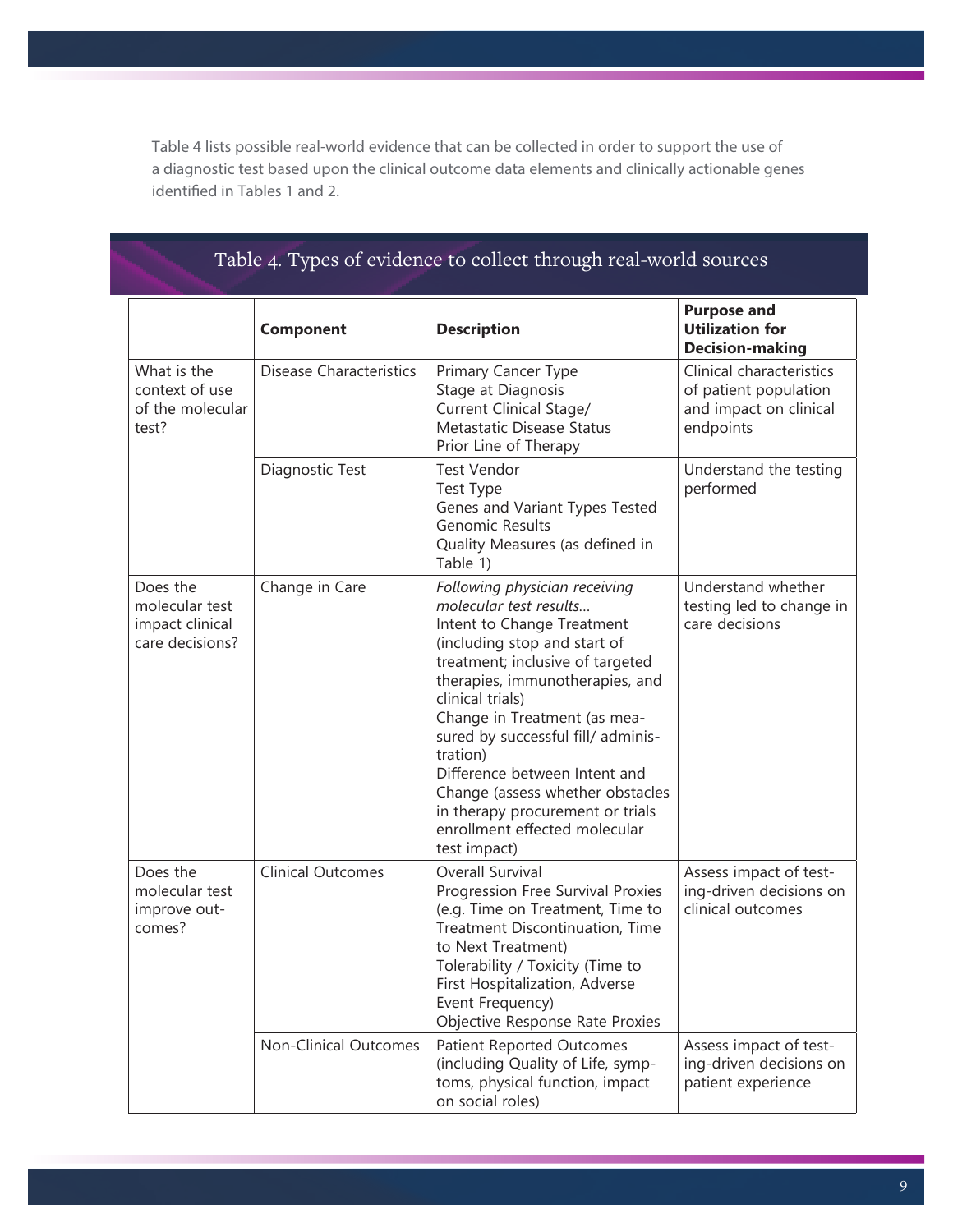Identifying mechanisms to readily communicate data to patients and providers for diagnostic and treatment decision-making.

While access to adequate and high-quality information regarding diagnostic tests for providers, patients, and payors is imperative, it is equally important that this information is made available in a format that is tailored to meet the needs of the intended audience.

## PROVIDERS

A mechanism that identifies the appropriate information to convey expectations and capabilities of each test to providers is needed to support decision making. The CMS Appropriate Use Criteria (AUC) Program for advanced diagnostic imaging tests could be adapted for communicating information concerning quality and appropriateness of prescribing specific diagnostic tests. As with the existing AUC Program, entities with expertise in diagnostic assessments could be identified for certification as provider led entities (PLE). These PLEs would be qualified to develop, modify, and endorse AUC based on the submissions of a minimum set of validation elements (Table 1) by diagnostic test manufacturers or clinical labs. AUC would then be incorporated into a qualified electronic clinical decision support mechanism (CDSM) to be referenced by providers. This process would enable physicians to order diagnostic tests on a patient-specific basis according to the test analytical and clinical validity and clinical outcomes information provided through the mechanism in a user-friendly format.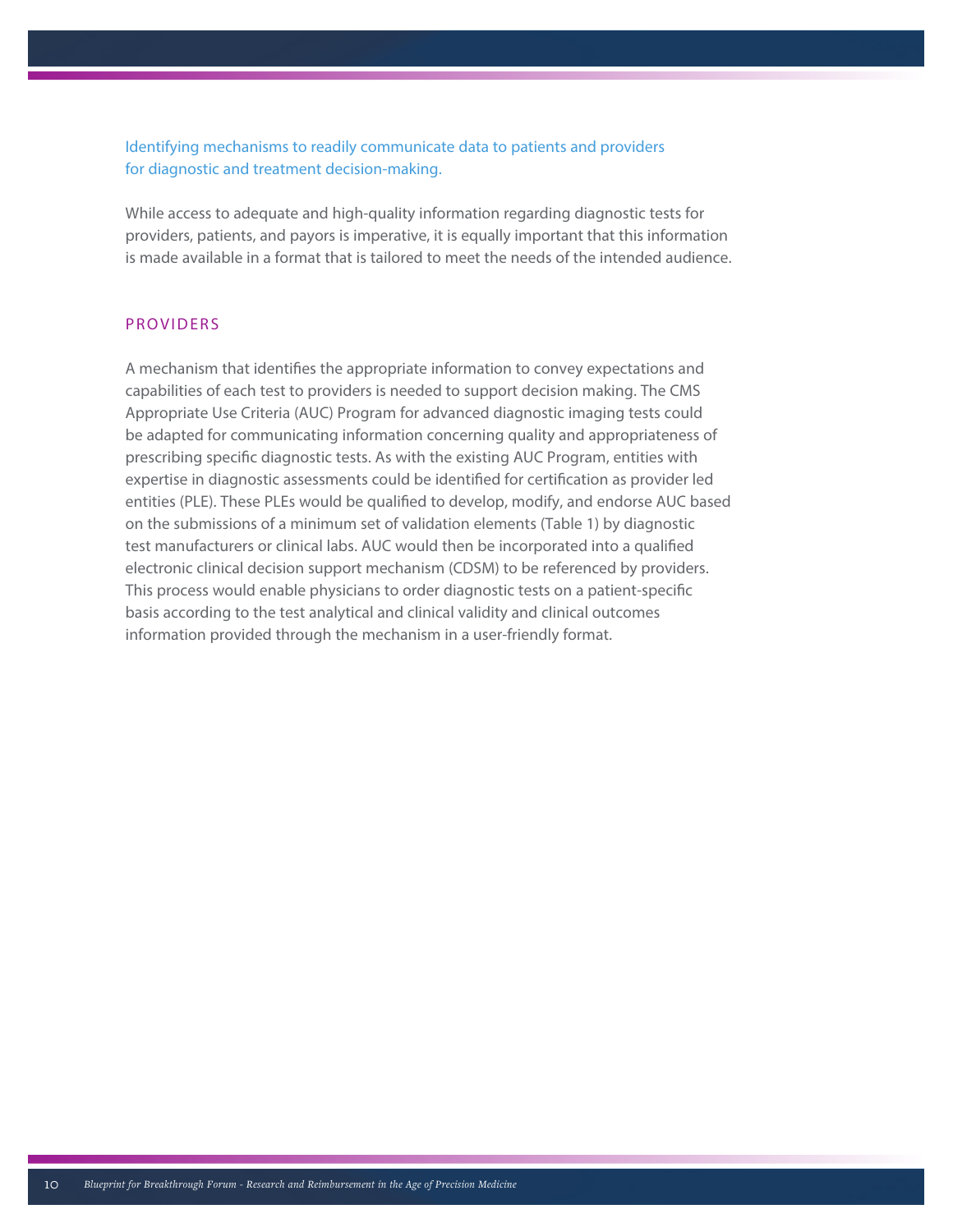#### PATIENTS

Patients may not be aware of concerns with the specifics of a test's analytical validation, such as comparisons of minimum input quality or limits of detection, but an overall assurance that the test has been adequately validated is necessary to ensure confidence. A general grading scale of A, B, or C administered through the Appropriate Use Criteria program and reported to patients by providers could be used to convey the level and quality of data reported for tests to enable patients to become more informed and increase patient confidence in test outcomes. Overall performance results from organizations administering proficiency testing could also be provided for inclusion as a metric in the AUC grading scheme to provide a better understanding of the comparability of analytical performance across platforms and laboratories (Table 5). This grading scheme and reporting will be essential for standardizing the information reported to patients and physicians and ensuring the interpretability of lab report information. However, appropriate confidentiality mechanisms would be needed when implementing such a framework to avoid use of the framework as a marketing tool, which could undermine the true intent of the grading system. Further, patient and provider groups could make available a standardized questionnaire (Supplemental Table 1) to guide patient discussions with their healthcare team concerning their diagnostic tests to enable more informed patients and providers.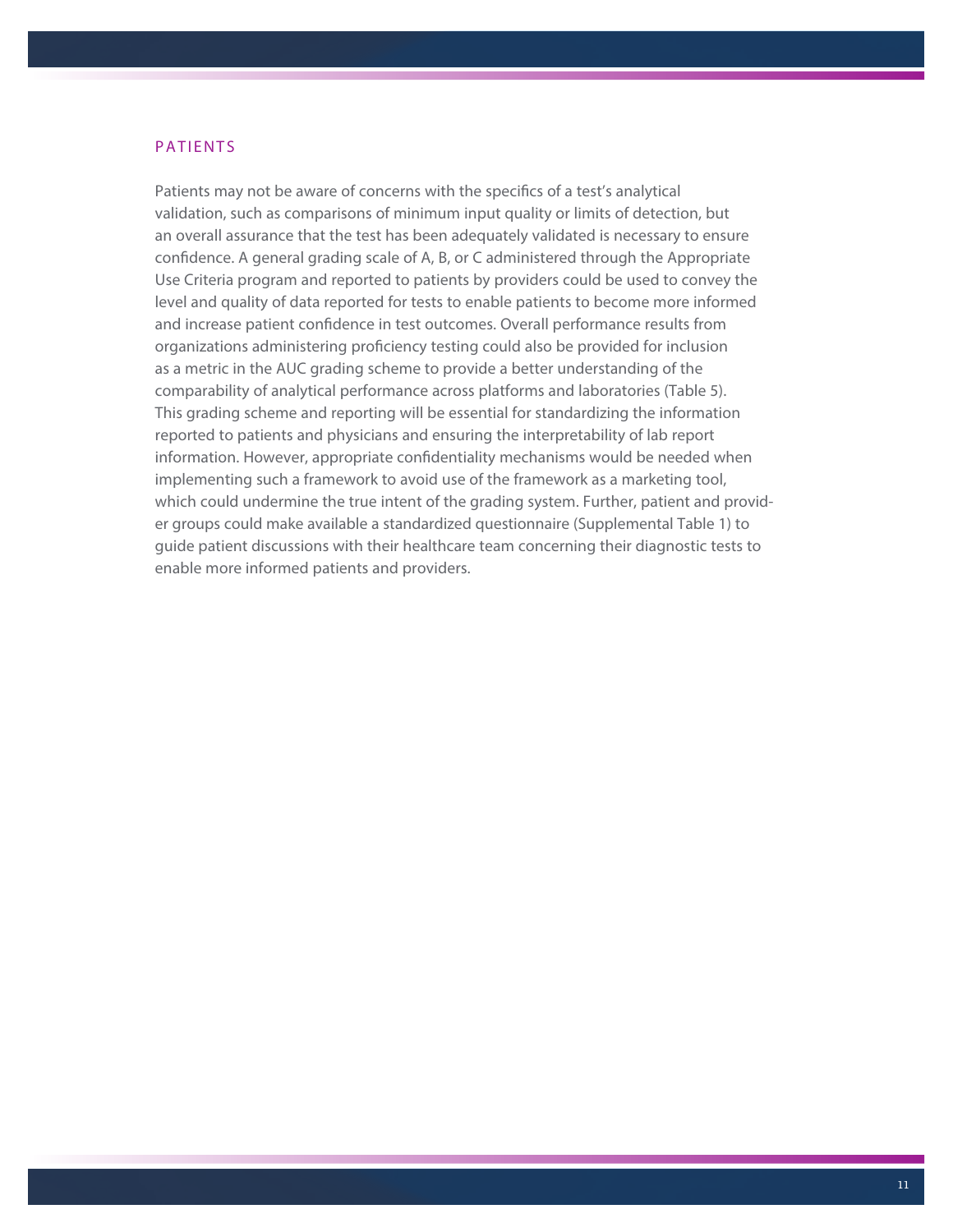# Table 5. Elements for consideration in a diagnostic test grading check-list

|                                                         |   | Grade |  |
|---------------------------------------------------------|---|-------|--|
| <b>Validation or Proficiency Element</b>                | A | B     |  |
| Accuracy                                                |   |       |  |
| <b>Analytical Sensitivity</b>                           |   |       |  |
| Precision                                               |   |       |  |
| Sample Stability                                        |   |       |  |
| Gene Coverage                                           |   |       |  |
| Clinical Performance Characteristics (PPA, NPA, OPA)    |   |       |  |
| Clinical Validity (Quality and quantity of data)        |   |       |  |
| Clinical Utility (Impact on clinical care and outcomes) |   |       |  |

# PAYORS

Consistent with the existing Appropriate Use Criteria program, Medicare reimbursement decisions could be tied to provider consultation of AUC through qualified CDSMs during their diagnostic test decision making process. As the AUC program currently specifies, ordering providers would be required to consult CDSMs and report this consultation information to furnishing providers. Furnishing providers would then be responsible for including on the Medicare claim information about the ordering professional's consultation with a CDSM.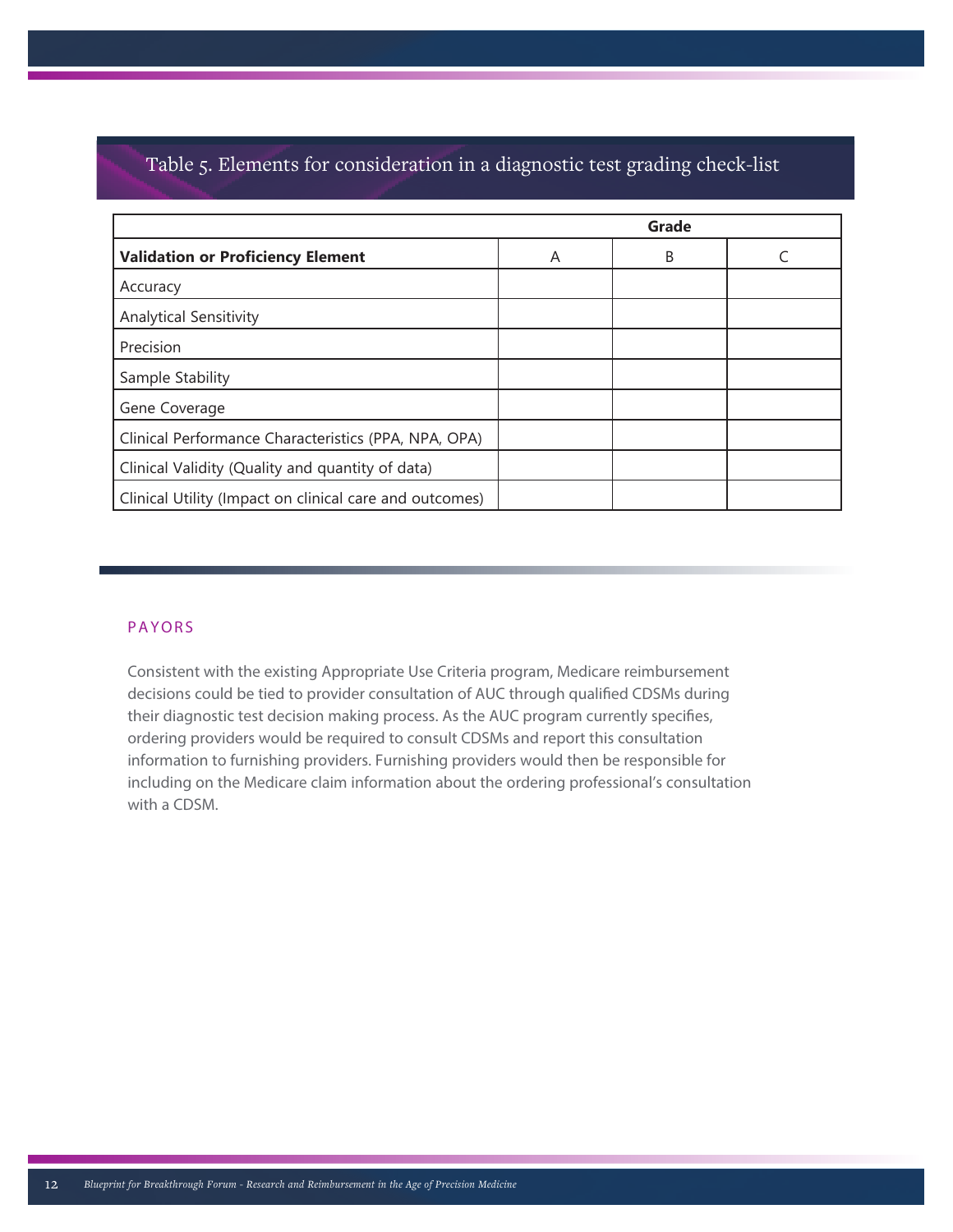Questions for consideration

- $\bullet$  For a clinically well characterized biomarker with an existing companion diagnostic test, what is required to establish confidence in that test by physicians? Patients? For reimbursement? Is a clinical trial always necessary?
- **2** Could data collected from clinical experience with an NGS test be used to identify a targeted population? If so, what would the desired data elements be?
- **3** Are there scenarios in which an NGS test could be eligible for reimbursement without being contemporaneously developed with a drug (if so, when is a prospective demonstration of clinical outcomes the only acceptable approach)?
- $\bm{9}$  When a new companion diagnostic/drug pair becomes approved for a "new" variant or for a "new" indication, what evidence should existing tests provide in order to qualify for regulatory approval? For reimbursement?
- **S** Should "higher" levels of evidence support higher levels of reimbursement from payors? What are the "tiers" of evidence that warrant higher levels of reimbursement? Is this feasible given the existing billing codes?
- $\bullet$  What incentives or legal protections would need to be in place to promote data sharing and development of an evidence base (either for reimbursement purposes or regulatory decisions?
- $\Omega$  Is it possible to promote sharing into research-grade databases, using the established metrics, such that these could be elevated to regulatory-grade with improved evidence base?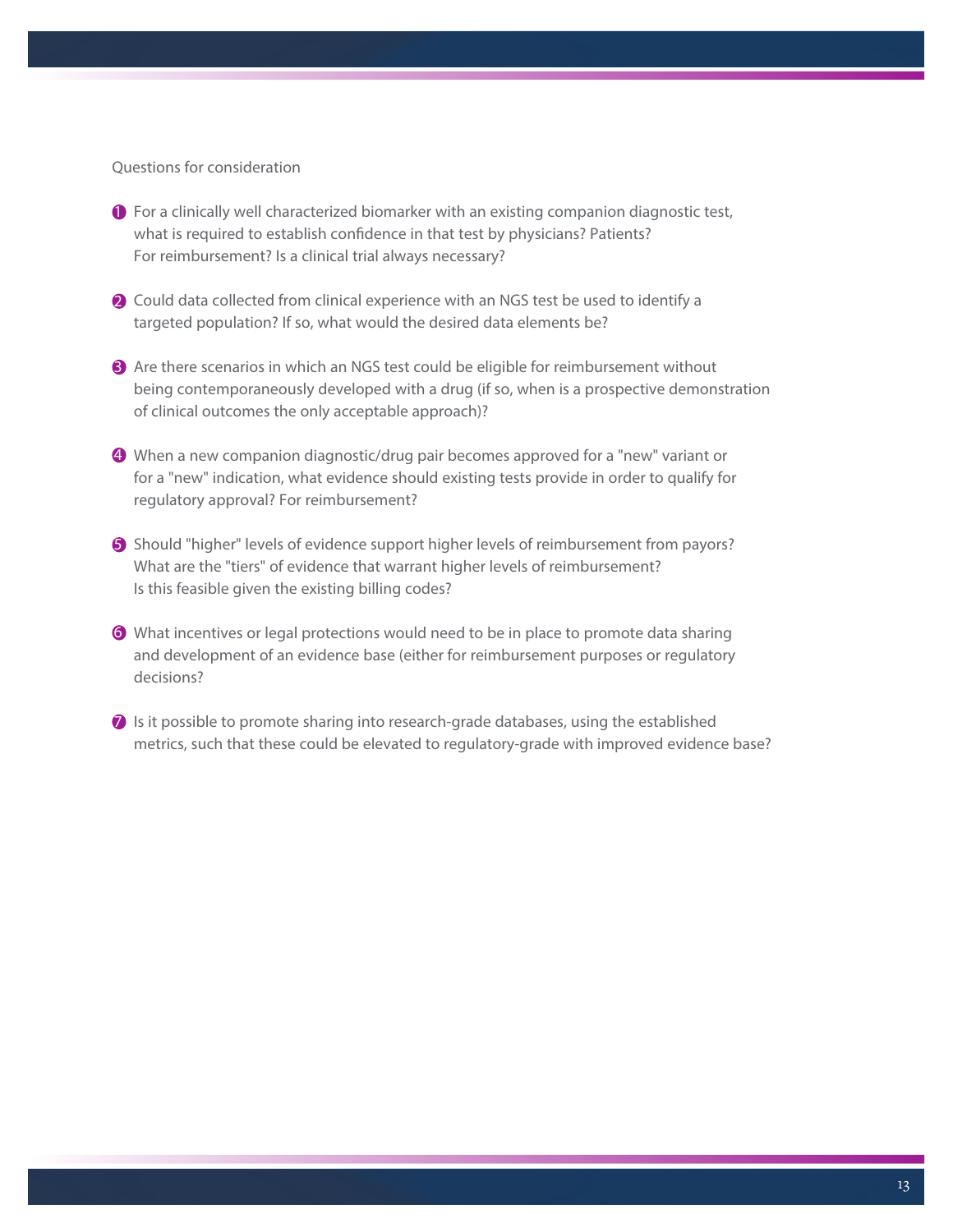#### SUPPLEMENTAL TABLE 1

# Patient Questionnaire

# Important Questions to Ask My Healthcare Team Before My Procedure

| <b>PATIENT NEEDS</b>                                          | <b>BASIC QUESTIONS</b>                                                                                                                                  | <b>YES</b> | <b>NO</b> | <b>NOTES FOR HEALTHCARE TEAM</b> |
|---------------------------------------------------------------|---------------------------------------------------------------------------------------------------------------------------------------------------------|------------|-----------|----------------------------------|
| <b>Transparency</b>                                           | Has it been explained to me why I<br>need this test?                                                                                                    |            |           |                                  |
|                                                               | Have the benefits of the test been<br>explained to me?                                                                                                  |            |           |                                  |
|                                                               | Have the risks associated with the test<br>been explained to me?                                                                                        |            |           |                                  |
|                                                               | Has the accuracy of this test been<br>explained to me, as compared to<br>other, similar tests?                                                          |            |           |                                  |
|                                                               | Who will be performing the diagnos-<br>tic test? (Doctor, Technician, Nurse,<br>Clinician, etc.?)                                                       |            |           |                                  |
| Ongoing<br><b>Communication with</b><br>my Healthcare Team    | Have the diagnostic test, proce-<br>dure, and expected outcomes been<br>explained to me in a way I under-<br>stand?                                     |            |           |                                  |
|                                                               | Are other similar diagnostic tests avail-<br>able and have they been explained to<br>me? (Why do I need this test; could<br>another test help me more?) |            |           |                                  |
|                                                               | Has the intent of the test been<br>explained to me (what will it confirm<br>or rule out)?                                                               |            |           |                                  |
|                                                               | Has my informed consent been<br>explained to me and do I understand<br>what I am signing?                                                               |            |           |                                  |
|                                                               | Have I been told what the test<br>involves?                                                                                                             |            |           |                                  |
| Cost, Co-Pays,<br><b>Financial</b><br><b>Responsibilities</b> | Has the actual cost of the test,<br>co-pays, and other out-of-pocket<br>expenses been explained to me?                                                  |            |           |                                  |
|                                                               | Will my private insurance pay for this<br>test?                                                                                                         |            |           |                                  |
|                                                               | Will Medicare or Medicaid pay for this<br>test?                                                                                                         |            |           |                                  |
|                                                               | Do I need prior authorization for this<br>test?                                                                                                         |            |           |                                  |

This questionnaire was developed as a guideline to assist patients and caregivers with specific questions to ask their healthcare team in the event of the necessity of a diagnostic test. It is not all inclusive. Each patient has a different story with different treatments and care plans for their disease, as well as other concerns. This is meant to initiate a good foundation and obtain information that is very basic to the needs and questions of a patient undergoing diagnostic procedures.